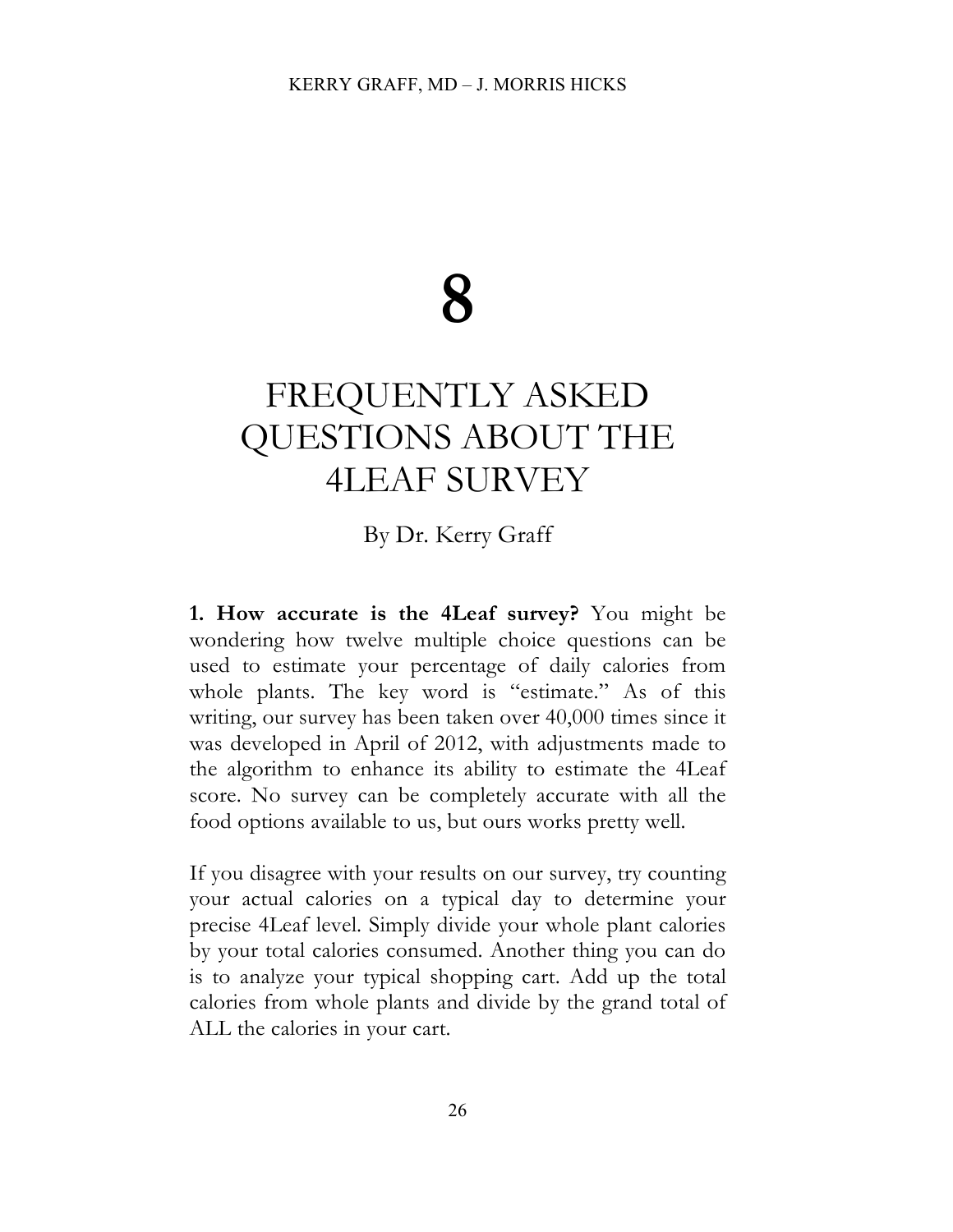#### 4LEAF GUIDE TO VIBRANT HEALTH

**2. Are fruitarians and raw vegans 4Leaf?** Yes, they are, since they get over 80% of their calories from whole plants, even if they do not score at that level on the survey. And there are other exceptions. Some people just eat very few calories, yet over 80% of them are from whole plants.

If you're one of those people, then you're eating at the 4Leaf level, even if the survey indicates that you aren't. Again, the survey is just a tool to help people become more aware of how healthy (or unhealthy!) they are eating and to help them understand how they can improve their score- and their health.

**3. What is the difference between 4Leaf and vegetarian or vegan?** When describing a diet-style, the "V" words only provide information about what you DON'T eat. Vegetarians don't eat animal flesh. Vegans don't eat animal flesh, dairy, eggs or any other animal products (like gelatin). 4Leaf, on the other hand, is about what you DO eat. The key to vibrant health (and the whole idea behind 4Leaf) is to get most of your calories from the healthiest of sources—whole plants. 4Leaf is about maximizing your consumption of whole plants (Questions 1-4) and minimizing the consumption of everything else*. That said, I do not recommend the consumption of ANY animal products.* 

**4. Why don't I get points for fruit or vegetable juice on my survey**? First of all, juice is not a whole plant and the survey estimates your consumption of WHOLE plants. The good thing about drinking fruit or vegetable juice is that you ingest a ton of nutrients. But you also ingest a concentrated load of sugar and none of the fiber.

So juice is both good for you and not so good for you. Notice that, although juice doesn't count as positive points on the survey, it also doesn't count against your score.